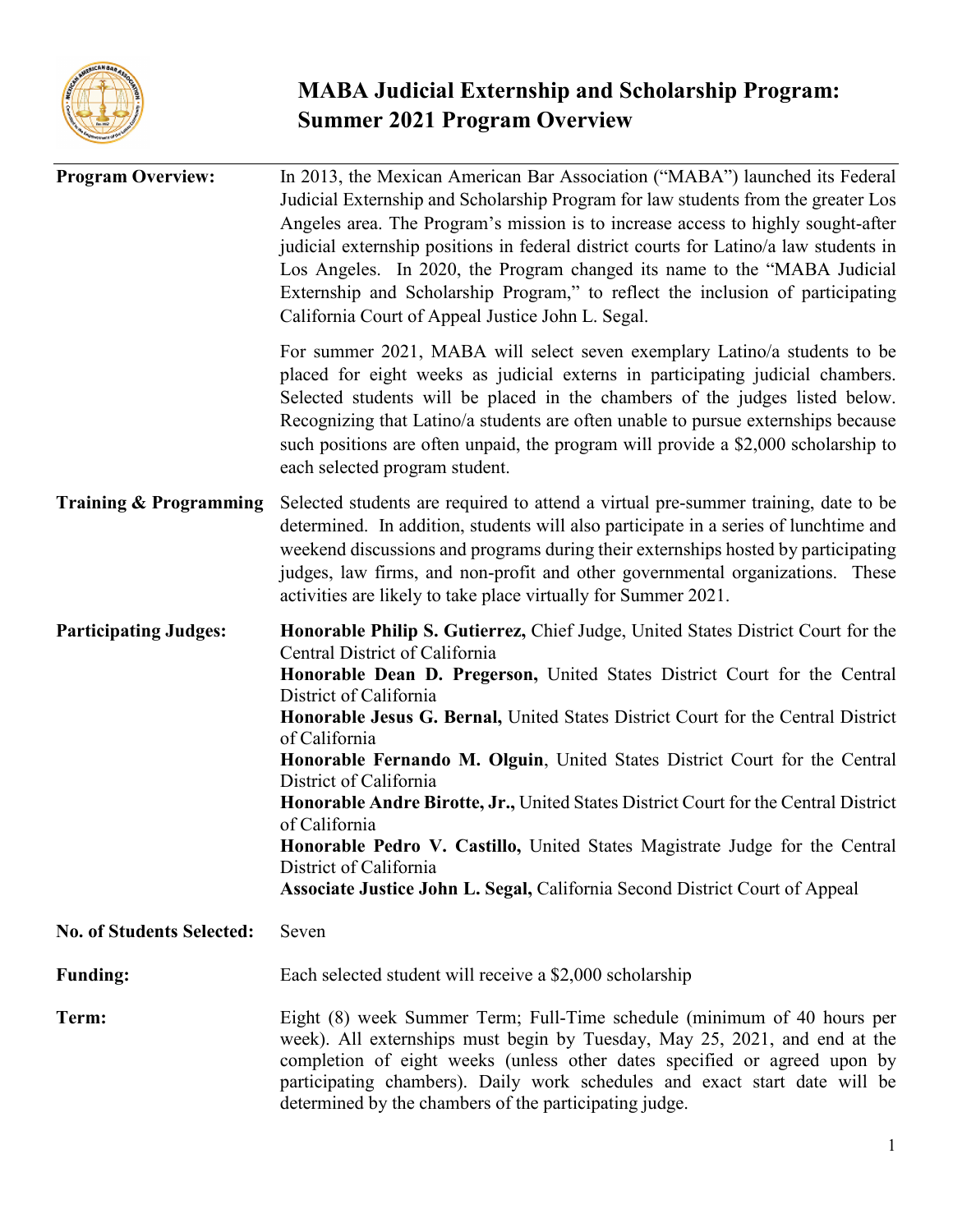### **SELECTION PROCESS: IMPORTANT DATES AND DEADLINES**

| <b>November 8, 2020:</b>        | First date completed applications are accepted.                                                                                                                                                             |  |
|---------------------------------|-------------------------------------------------------------------------------------------------------------------------------------------------------------------------------------------------------------|--|
| <b>December 18, 2020:</b>       | Deadline to submit the completed application and materials. Applications<br>must be submitted no later than 5:00 p.m. on Friday, December 18, 2020,<br>to be considered.                                    |  |
| <b>January 2021:</b>            | During the first two weeks of January, the Selection Committee interviews<br>select applicants and chooses a limited number of finalists to be<br>considered by participating judges for program selection. |  |
| No later than January 29, 2021: | Seven finalists are selected for placement in chambers of participating<br>judges.                                                                                                                          |  |
| <b>February 2021:</b>           | MABA announces and recognizes the seven students selected to<br>participate in the Program at its Virtual Installation Awards Dinner.                                                                       |  |
| <b>May 2021:</b>                | Start dates may vary by judge, but all applicants must be available to start<br>work at their placement by May 25, 2021.                                                                                    |  |

#### **PROGRAM AND SCHOLARSHIP ELIGIBILITY REQUIREMENTS**

- Applicants who are residents of the greater Los Angeles area will be considered. Students attending law schools outside Los Angeles may apply if they have roots/ties to Los Angeles and its surrounding communities and intend to practice law there.
- Residing locally during Summer 2021 (please see the Q&A for further information)
- Demonstrated commitment to community service, the Latina/o community, and potential to succeed.
- Classes of 2022 and 2023 (1L and 2L) students.
- Applicants must be in good academic standing. For Program eligibility purposes, good academic standing means that a student is not on academic probation.

#### **SELECTION CRITERIA**

- Demonstrated interest in a federal and/or appellate externship
- Classes of 2022 and 2023 students
- Strong ties to the greater Los Angeles area and an intention to practice there after graduation
- Good academic standing

#### **PROGRAM COMMITTEE MEMBERS**

**Marisa Hernández-Stern\***, California Department of Justice **Koren L. Bell,** Partner, Larson O'Brien **Miguel Gradilla\***, Associate, Conrad & Metlitzky **Monica Guizar,** Associate General Counsel, SEIU **Joseph Guzman,** Associate, O'Melveny & Myers **Ryan Murguía,** Counsel, O'Melveny & Myers **David Ramírez-Gálvez,** Associate, Jenner & Block **Daysi Alonzo**, Former U.S. District Courts law clerk **Sophia Carrillo**, California Department of Justice

*\*Committee Co-Chairs*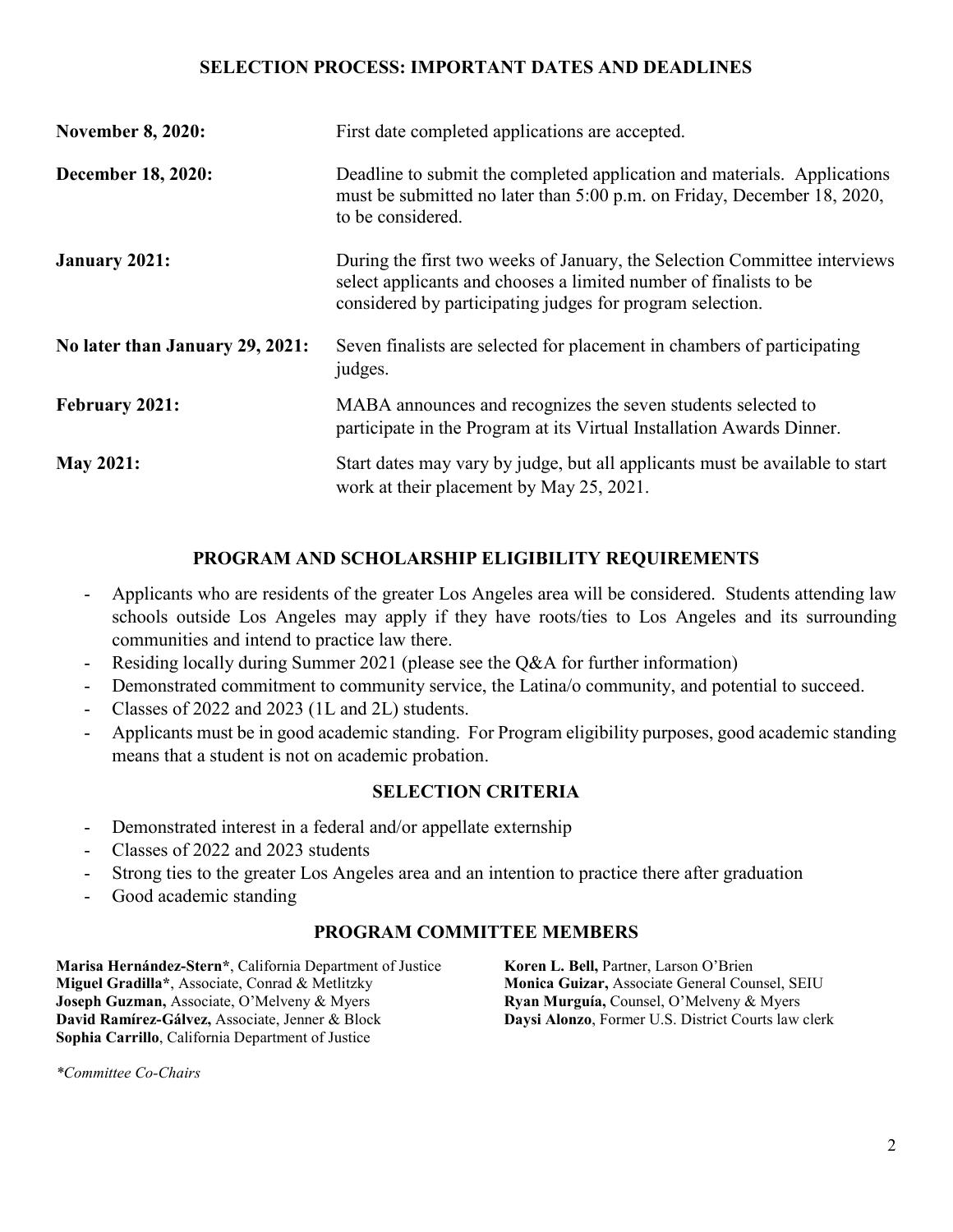#### **FREQUENTLY ASKED QUESTIONS (1/2)**

#### **How does the application, interview, and selection process work?**

After the application deadline, the committee reviews the submitted applications and selects a group of students via Zoom. After the interviews, the committee then selects a smaller group of interviewed students whose applications are passed along to participating chambers for consideration. Participating judges and their clerks then engage in their own independent review process and indicate their preferences to the committee. Selected candidates are then made an offer to participate in the program and have 24-hours to accept an offer to participate.

#### **May I choose the judge for whom I work?**

**No.** Students who apply to the program agree to be placed in the chambers of any of the seven participating judges. Students may not indicate a preference for one particular judge. The only exception to this is for students who cannot work in chambers in Riverside (Hon. Jesus Bernal). Students apply to the program, not to a particular judge.

#### **When are applications accepted?**

.

Applications are accepted on a rolling basis, beginning November 8, 2020. Students are encouraged to submit their applications before the December 18, 2020, 5 p.m. deadline. Applications submitted after the designated date and time, as well as incomplete applications, will not be considered. Applications must also be submitted in the requested form. **All applications will be evaluated after the December 18, 2020, deadline**.

#### **What if I have not yet received my fall semester grades when I submit my application?**

An applicant should submit the fullest transcript available at the time of the transmission of his or her application, and can supplement the application with a complete transcript as soon as it becomes available. Applicants must indicate on their certification whether they are submitting a complete transcript.

#### **How will interviews be conducted?**

Interviews will be conducted via Zoom. Due to the COVID-19 pandemic, in-person interviews will not be conducted or required this application cycle.

#### **Do I need to submit an official transcript?**

**No**. It is not necessary to submit an official transcript. It is sufficient to submit a print out of your unofficial transcript.

#### **Should I submit my undergraduate or other graduate school transcripts?**

Students are encouraged to submit their undergraduate transcripts. While not required, it may be helpful to submit undergraduate, or other graduate school, transcripts to demonstrate a student's ability to succeed in an academic setting.

#### **What type of writing sample should I submit?**

Writing samples should demonstrate your legal research and analysis abilities. Legal research memoranda, law review articles, and motions that reflect a student's original research and legal analysis may be submitted.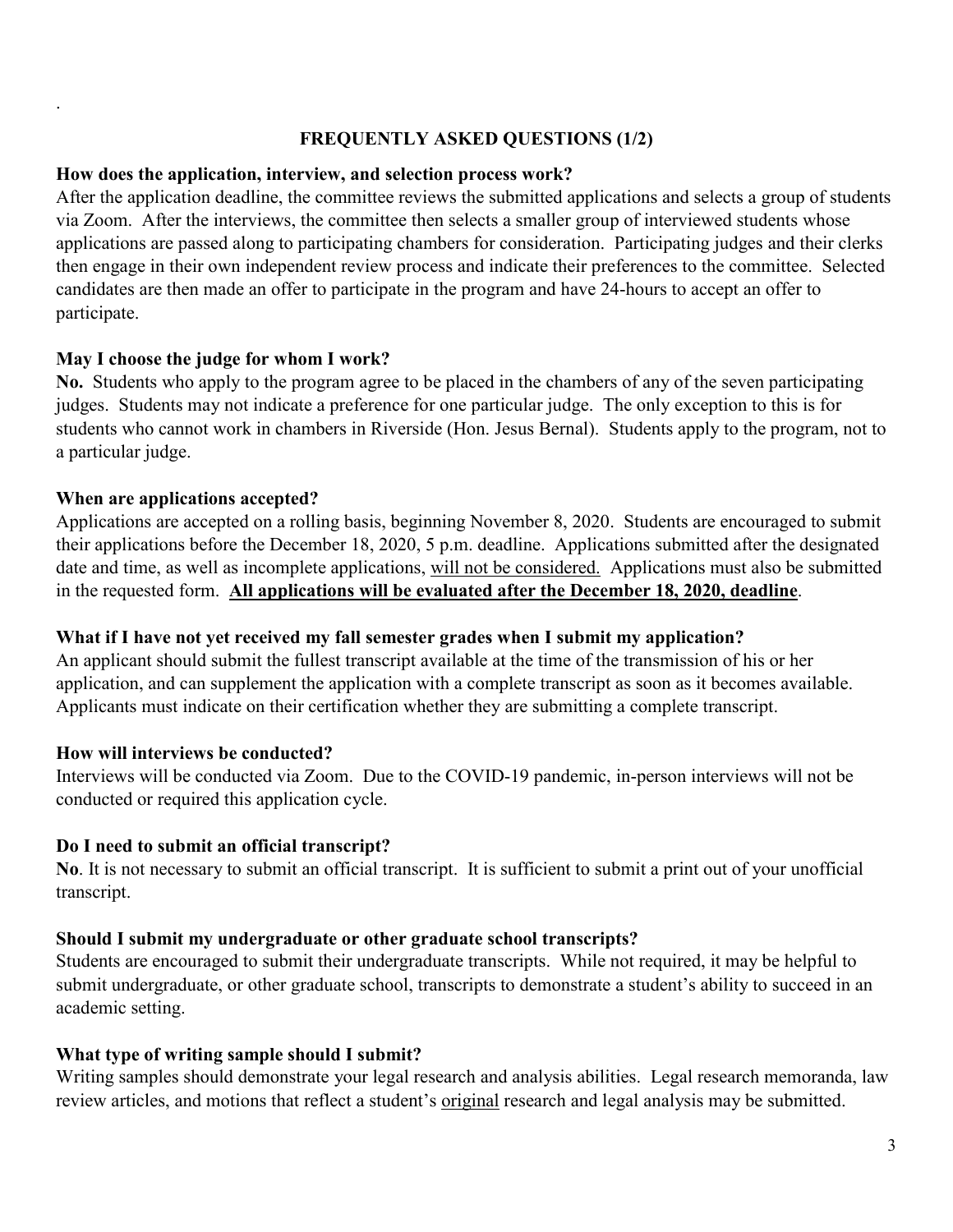### **FREQUENTLY ASKED QUESTIONS (2/2)**

#### **May I "split" my summer or work part-time in chambers?**

**No**. The purpose of the program is to provide an immersive summer experience to our scholarship recipients. Program participants must commit to working a full eight-weeks in chambers, unless otherwise specified by chambers. Students may not "split" their summer (e.g. work half of the summer in chambers and the other half in another position), nor may students work part-time. The program requires students to commit to working a minimum forty-hour workweek, five days per week (unless otherwise specified by chambers).

#### **If I am selected for the program, is it necessary to attend the virtual pre-externship training?**

**Yes**. The virtual pre-externship training is mandatory for program participants. After the Summer 2021 program participants have been selected, a committee member will contact students to schedule the virtual training.

#### **Is the additional summer programming mandatory?**

**Yes**. Attendance at the additional summertime programs is mandatory. The programming provides unique professional development and networking opportunities for externs. Dates for the additional programming will be announced at the beginning of the summer.

#### **When are scholarship funds disbursed?**

Scholarship funds are disbursed once the student accepts a scholarship offer. Scholarship funds are typically disbursed before students begin their summer externship via the California Community Foundation.

#### **Do I have to submit to a background check and Live Scan?**

**Yes**. A requirement of working in either the California Court of Appeal or the Federal Court is that a summer extern must submit to a pre-externship background check and Live Scan. Participating chambers provide the specific instructions and deadlines for program students to complete the background check and Live Scan.

#### **Are externships virtual for Summer 2021? Do I have to be able to appear in chambers in-person?**

It is highly likely that the Summer 2021 externship will be completed remotely. Because there may be a chance that your presence may be requested in chambers, we do require that you be located locally for Summer 2021. If applicable government health and safety mandates allow for an in-person externship experience (even if just for one day, e.g. a tour of chambers), we do require our students to be able to comply with such a request.

#### **QUESTIONS**

Any questions about the program may be directed to Program Co-Chairs Marisa Hernández-Stern or Miguel Gradilla by email at marisa.mabalaco@gmail.com or mgradilla@conradmetlitzky.com.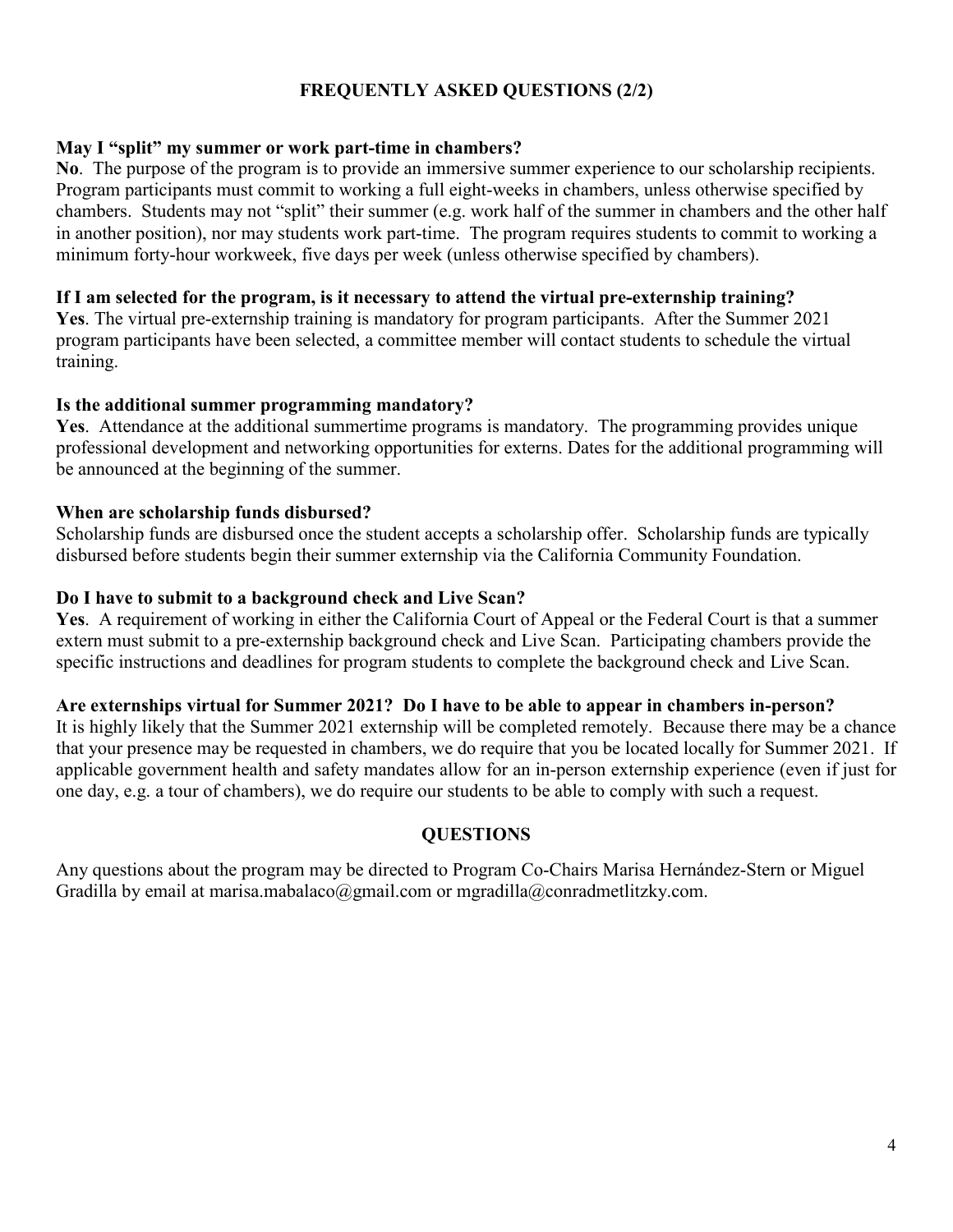

# **MABA Judicial Externship and Scholarship Program, Summer 2021 Application:** *Application Instructions*

Thank you for your interest in the Mexican American Bar Association's Judicial Externship and Scholarship Program. Please read these directions carefully, as only applications that comply with the following guidelines will be considered:

- Sections One through Seven must be type written. Handwritten materials will not be considered.
- All pages of the Student and Supplemental Statement must include a header with the applicant's name. If you exceed one page, the statement should include page numbers.
- The Legal Writing Sample should not exceed ten (10) pages and must have page numbers.
- Application materials must be submitted in a single PDF file. The order of the materials should be as follows: Sections One through Seven; Student Certification; Resume; Transcript; Student Statement; Supplemental Statement; and Legal Writing Sample. The PDF should be named "Applicant First Name Applicant Last Name: MABA Externship 2021 Application-Law School attending (e.g. Jane Roe MABA Externship 2021 Application-UCLA Law). Please **do not** include this instruction page with your application, nor pages 1-4 of the information application packet.
- The subject line of the emailed application should read: First Name Last Name MABA Externship 2021 Application-Law School attending (e.g. Jane Roe MABA Externship 2021 Application-UCLA Law).
- All applications must be submitted to maba.fjep@gmail.com no later than 5.p.m. on Friday **December 18, 2020, to be considered.**

### *MABA Board members and their family members are not eligible to apply for this program.*

### **Application Checklist (please do not include this checklist in your application materials):**

- □ **Application Sections One through Seven**
- □ **Resume**
- □ **Transcript**
- □ **Student Statement**
- □ **Supplemental Statement**
- □ **Legal Writing Sample**
- □ **Signed Certification**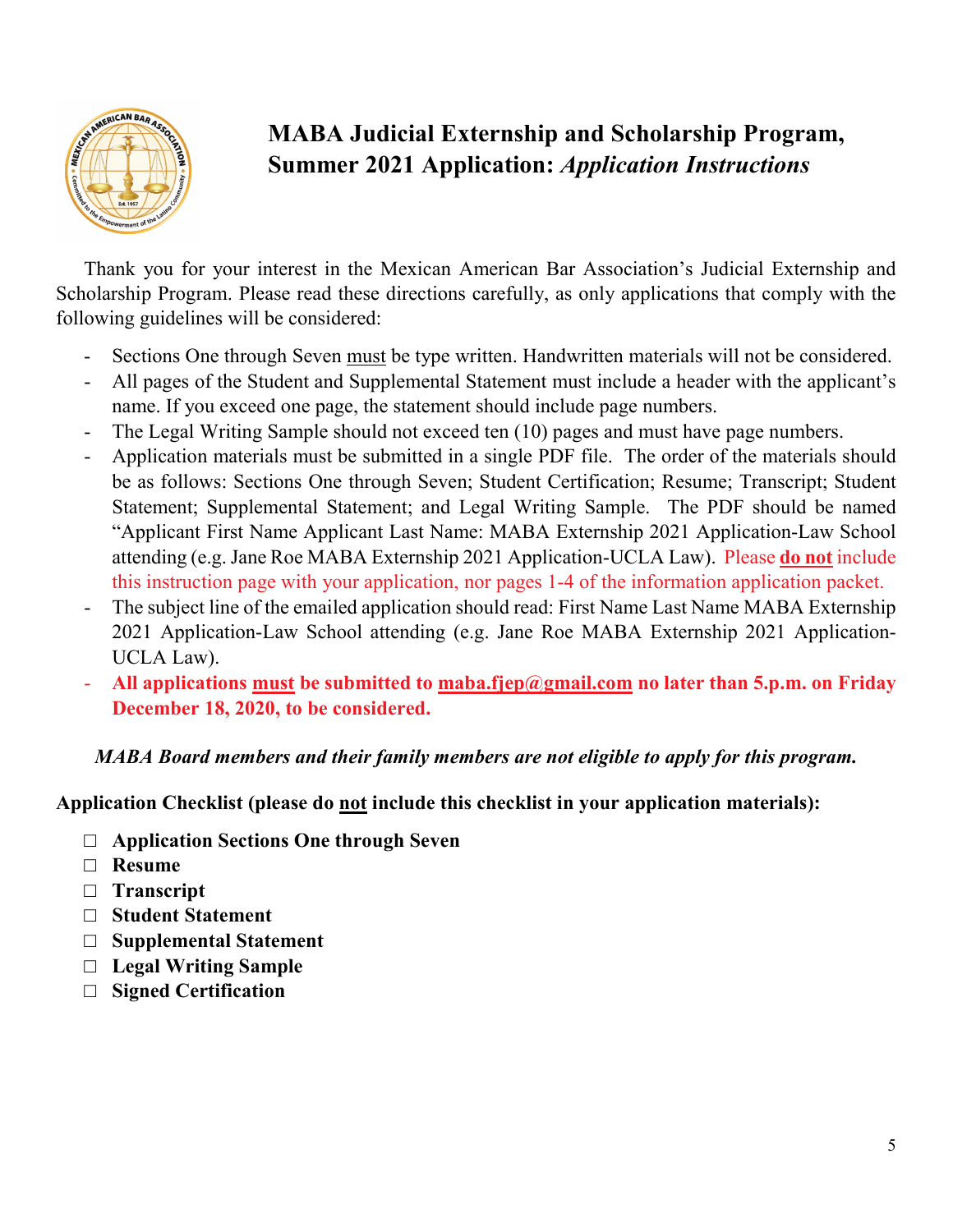### *Section One: Student Information*

| Name:                   |                               |                                                                                                                                                                                                                                      |                         |
|-------------------------|-------------------------------|--------------------------------------------------------------------------------------------------------------------------------------------------------------------------------------------------------------------------------------|-------------------------|
|                         | First                         | <b>Middle Initial</b>                                                                                                                                                                                                                | Last                    |
|                         |                               | Date of Birth: <u>New York: Email Address: New York: New York: New York: New York: New York: New York: New York: New York: New York: New York: New York: New York: New York: New York: New York: New York: New York: New York: N</u> |                         |
|                         |                               | Ethnicity: Cender (if one prefers to state):                                                                                                                                                                                         |                         |
| <b>Current Address:</b> |                               |                                                                                                                                                                                                                                      |                         |
|                         | <b>Street Name and Number</b> |                                                                                                                                                                                                                                      | <b>Apartment Number</b> |
|                         |                               |                                                                                                                                                                                                                                      |                         |
|                         | <b>City</b>                   | <b>State</b>                                                                                                                                                                                                                         | <b>Zip Code</b>         |
|                         |                               |                                                                                                                                                                                                                                      |                         |
|                         |                               | <b>Section Two: Educational Information</b>                                                                                                                                                                                          |                         |
|                         |                               |                                                                                                                                                                                                                                      |                         |
|                         |                               |                                                                                                                                                                                                                                      |                         |
|                         |                               |                                                                                                                                                                                                                                      |                         |
|                         |                               |                                                                                                                                                                                                                                      |                         |
|                         |                               | (If Applicable) Advanced Degree Institution: ___________________________________                                                                                                                                                     |                         |
|                         |                               |                                                                                                                                                                                                                                      |                         |
|                         |                               |                                                                                                                                                                                                                                      |                         |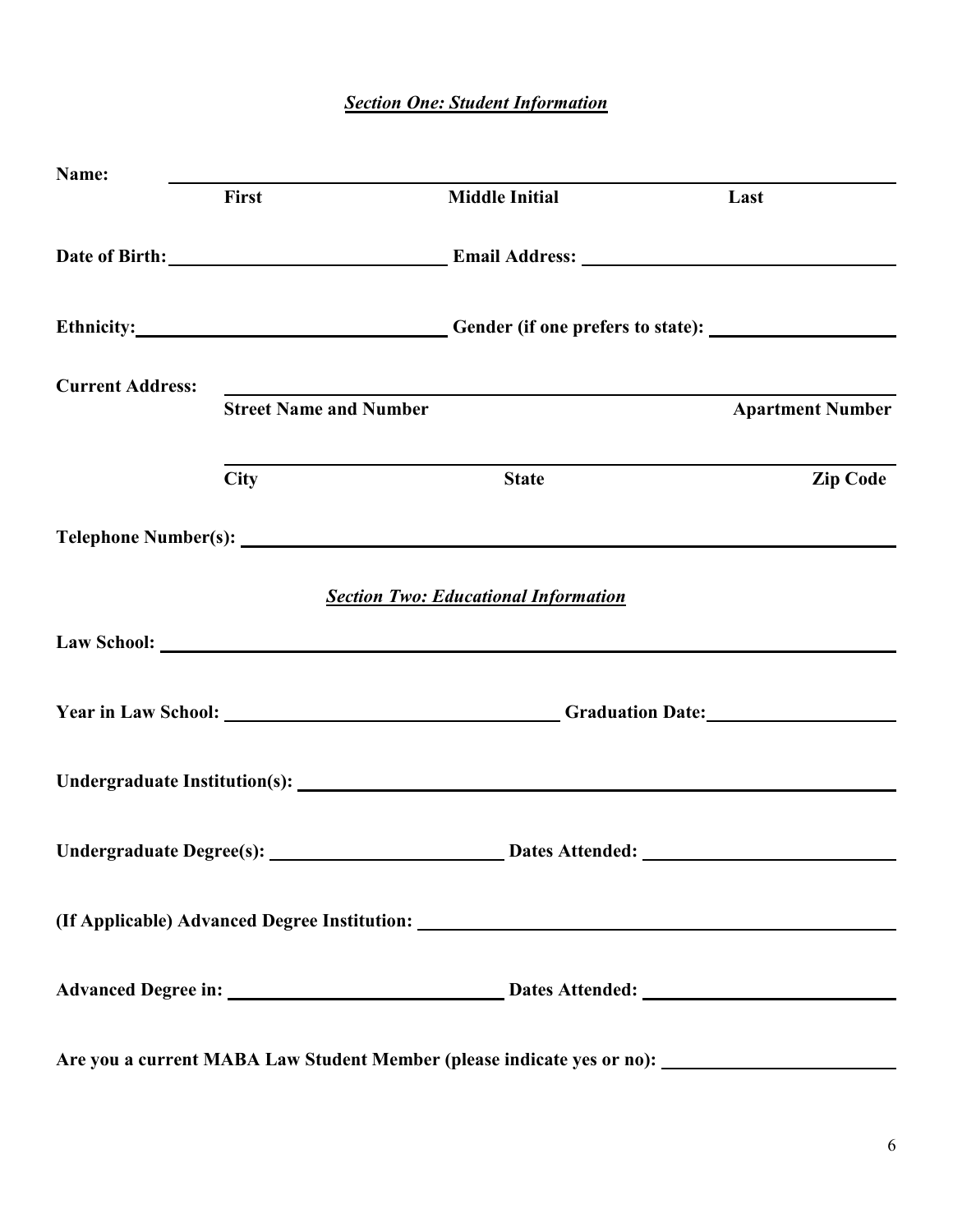### *Section Three: Course Credit Information*

**Do you expect to receive academic/course credit for the externship?** 

**Does your law school allow students to receive public interest or other school sponsored funding for completing a summer judicial externship?** 

**Do you intend to apply for the American Bar Association Judicial Intern Opportunity Program ("JIOP")?**

### *Section Four*

Please briefly describe in no more than three to four sentences your ties to Los Angeles, as well as your intention to practice in Los Angeles after graduation.

### *Section Five: Additional Information*

You may refer to your resume if it addresses the items below. Responses should be provided in chronological order.

### **Honors received (in or outside an academic setting):**

Legal Experience: Please include the position title, dates of employment/volunteer activity, and name and contact information of a supervisor with whom we may speak to as a reference. Please note that legal experience is **not** a prerequisite for participation in the program.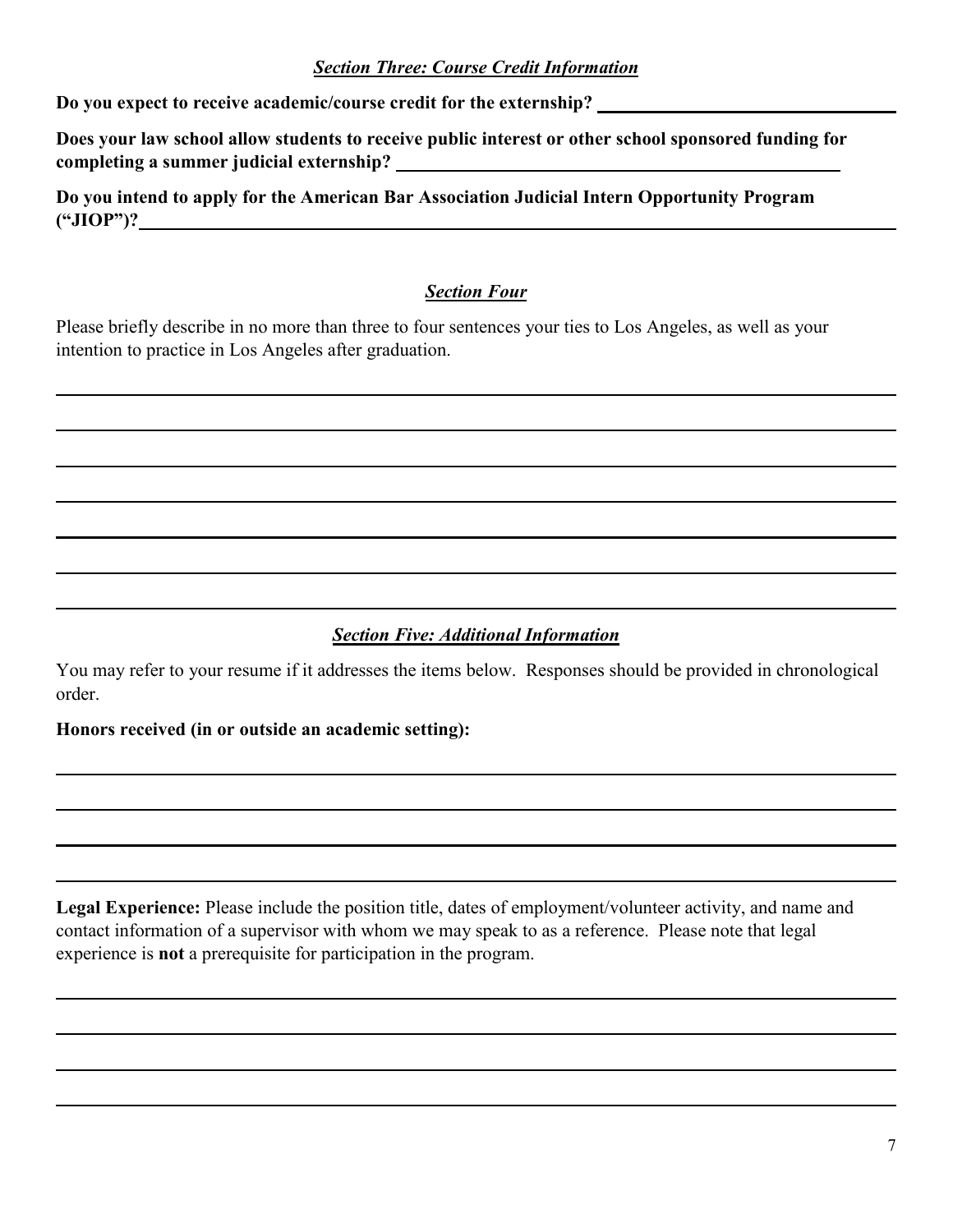### *Section Five: Additional Information (Continued)*

**Community Service:** Please include the name of the activity/organization, any applicable positions, and dates of participation.

### *Section Six: Placement Availability*

Students who apply to the Program, agree to be placed in the chambers of **any** of the participating judges. Six of the seven participating judges' chambers are located in downtown Los Angeles. One participating judge is located in Riverside (the Hon. Jesus Bernal). Please indicate below if you are able to be placed in chambers in Riverside.

I am able to commit to completing an externship in Riverside, California (please indicate yes or no):

### *Section Seven: References*

Below, please include **all** the requested information for your two listed references.

| <b>Reference One:</b>                                                             |  |
|-----------------------------------------------------------------------------------|--|
| Name: Current Position:                                                           |  |
| Current Email: Current Phone: Current Phone:                                      |  |
| Brief Description of how reference knows applicant: _____________________________ |  |
|                                                                                   |  |
|                                                                                   |  |
|                                                                                   |  |
| <b>Reference Two:</b>                                                             |  |
| Name: Current Position:                                                           |  |
| Current Email: Current Phone: Current Phone:                                      |  |
| Brief Description of how reference knows applicant: _____________________________ |  |
|                                                                                   |  |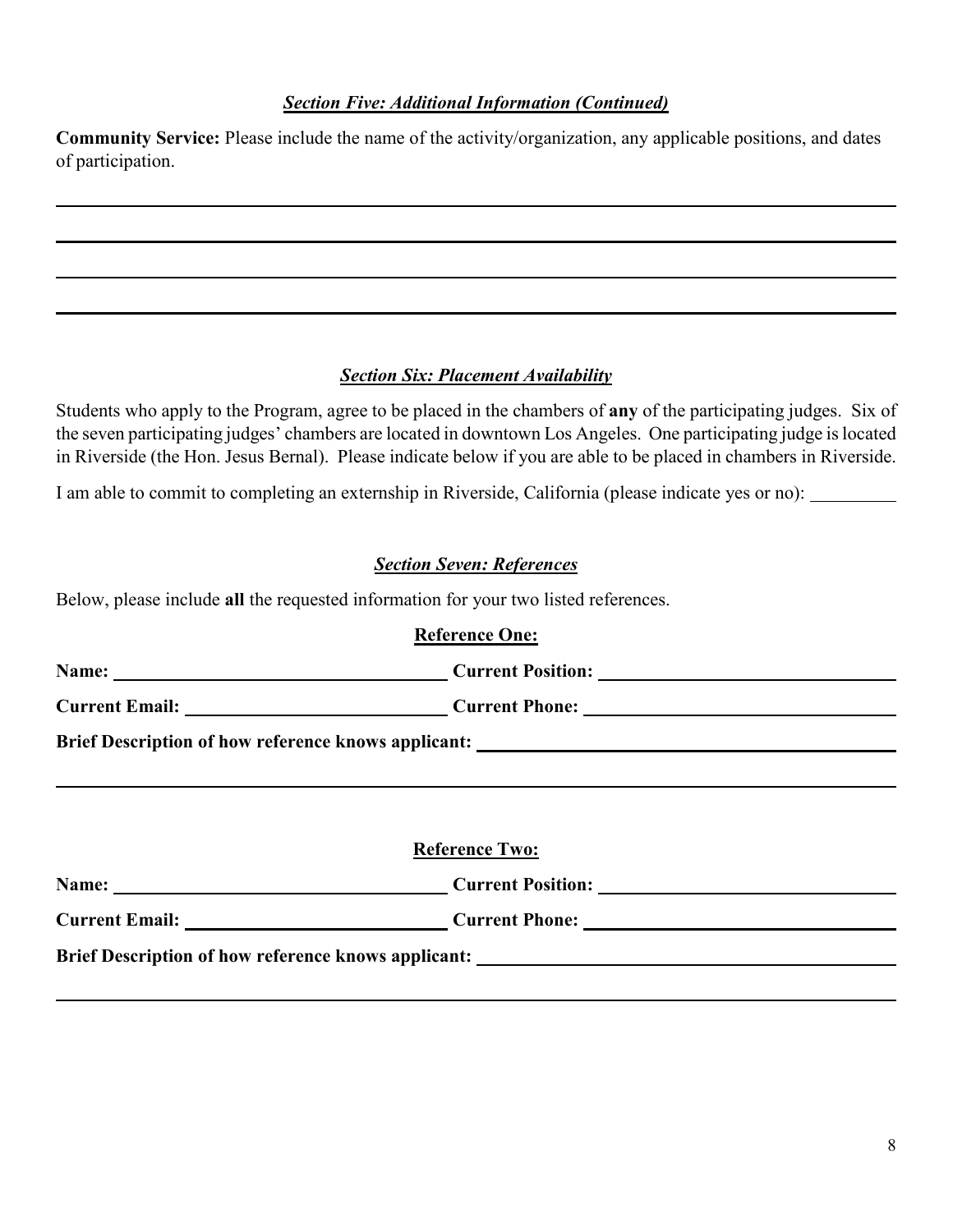### **Additional Application Materials**

### **1. Resume**

- **2. Transcript(s).** Both official and non-official law school, undergraduate, and other graduate program, if applicable, transcripts are accepted. To the extent applicants have not received all their grades from the Fall 2020 Semester, applicants should indicate when they expect to receive the grade/provide an updated transcript in the certification below. If your school does not follow the standard "A/B/C" grading model, please include your school's explanation of how grades are given. If, due to the COVID-19 pandemic, your school switched at any time from a graded system to a pass/no-pass system, please indicate as such and which portions of your transcript reflect this change. *Transcripts are reviewed for the purpose of ensuring a student is in good academic standing. For program eligibility purposes, good academic standing means a student is not on academic probation.*
- **3. Student Statement.** In 500 words or less, please explain why you should be awarded a MABA Judicial Externship and Scholarship Program scholarship. You should include information regarding your background, reasons for pursuing further education, challenges you face outside of school, legal field of interest, career goals, any special circumstances, and why you are interested in this Program in particular. *The word limit is strictly enforced. The student statement should include your name at the top, be double-spaced, and be typed in Times New Roman font, size 12. Students are strongly encouraged to proofread their writing samples.*
- **4. Supplement Statement:** In 250 words or less, please explain your interest in a judicial externship. To the extent you are interested in a federal or state clerkship after law school, please explain why. Your Supplemental Statement should follow the same style format described in the Student Statement section.
- **5. Legal Writing Sample.** Please submit one legal writing sample. The sample may be, but is not limited to, legal research memoranda, persuasive briefs, or law review articles. Writing samples must be the applicant's original work and may not exceed ten pages. The applicant's original writing sample may be shortened to comply with the ten-page requirement.